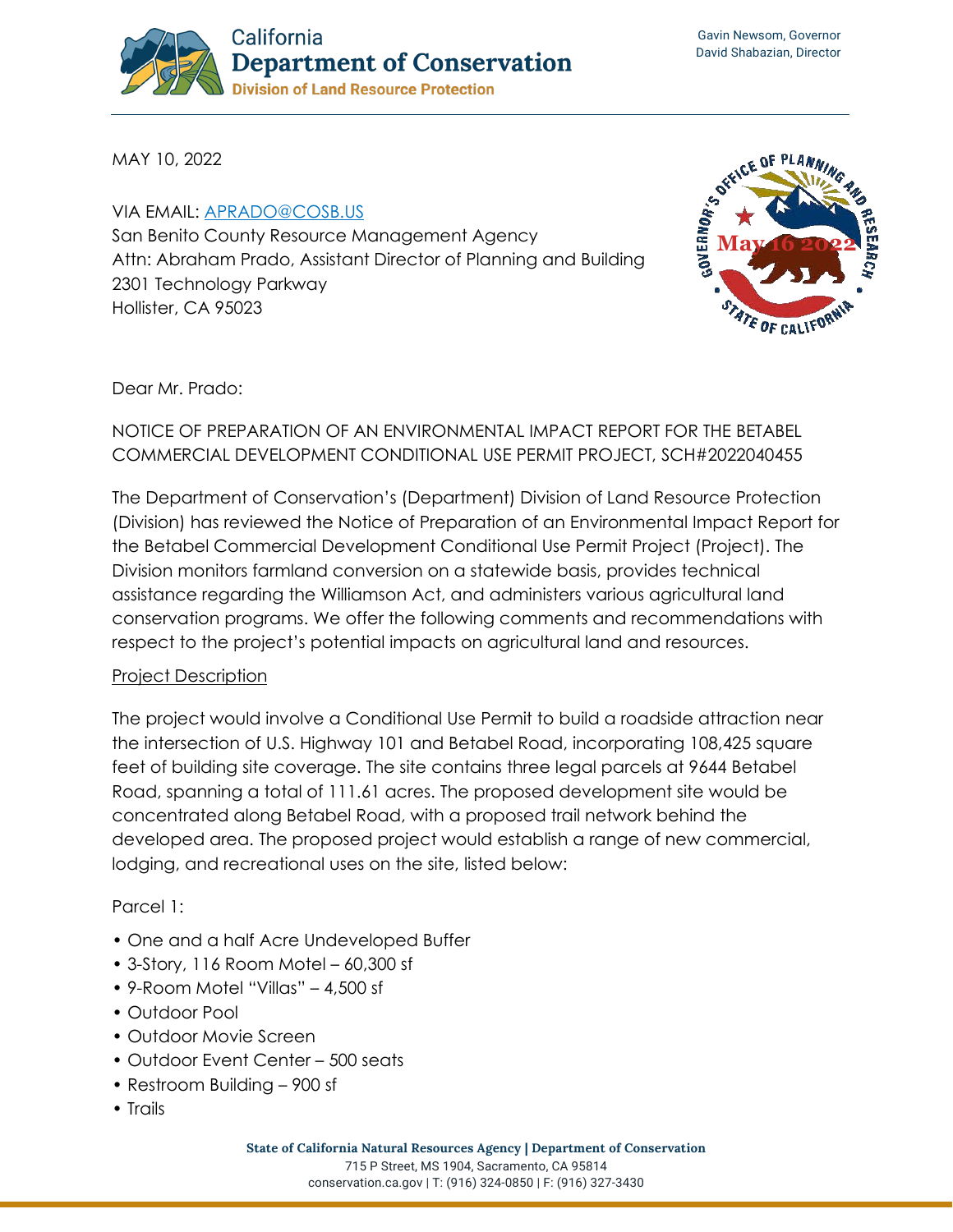Parcel 2:

- Convenience Store 5,000 sf
- Gas Station 5,664 sf
- Restaurant 2,500 sf
- Concession Stand 200 sf
- 5 Exhibits (total of 3,125 sf)
- Animal/Livestock Corral 10,300 sf
- Visitor Center 350 sf
- Trails

# Department Comments

The conversion of agricultural land represents a permanent reduction and significant impact to California's agricultural land resources. CEQA requires that all feasible and reasonable mitigation be reviewed and applied to projects. Under CEQA, a lead agency should not approve a project if there are feasible alternatives or feasible mitigation measures available that would lessen the significant effects of the project.

All mitigation measures that are potentially feasible should be included in the project's environmental review. A measure brought to the attention of the lead agency should not be left out unless it is infeasible based on its elements.

Consistent with CEQA Guidelines, the Department recommends the County consider agricultural conservation easements, among other measures, as potential mitigation. (See Cal. Code Regs., tit. 14, § 15370 [mitigation includes "compensating for the impact by replacing or providing substitute resources or environments, including through permanent protection of such resources in the form of conservation easements."])

Mitigation through agricultural easements can take at least two forms: the outright purchase of easements or the donation of mitigation fees to a local, regional, or statewide organization or agency whose purpose includes the acquisition and stewardship of agricultural easements. The conversion of agricultural land should be deemed an impact of at least regional significance. Hence, the search for replacement lands should not be limited strictly to lands within the project's surrounding area.

A helpful source for regional and statewide agricultural mitigation banks is the California Council of Land Trusts. They provide helpful insight into farmland mitigation policies and implementation strategies, including a guidebook with model policies and a model local ordinance. The guidebook can be found at:

# [California Council of Land Trusts](https://www.calandtrusts.org/resources/conserving-californias-harvest/)

Of course, the use of conservation easements is only one form of mitigation that should be considered. Any other feasible mitigation measures should also be considered. Indeed, the recent judicial opinion in King and Gardiner Farms, LLC v. County of Kern